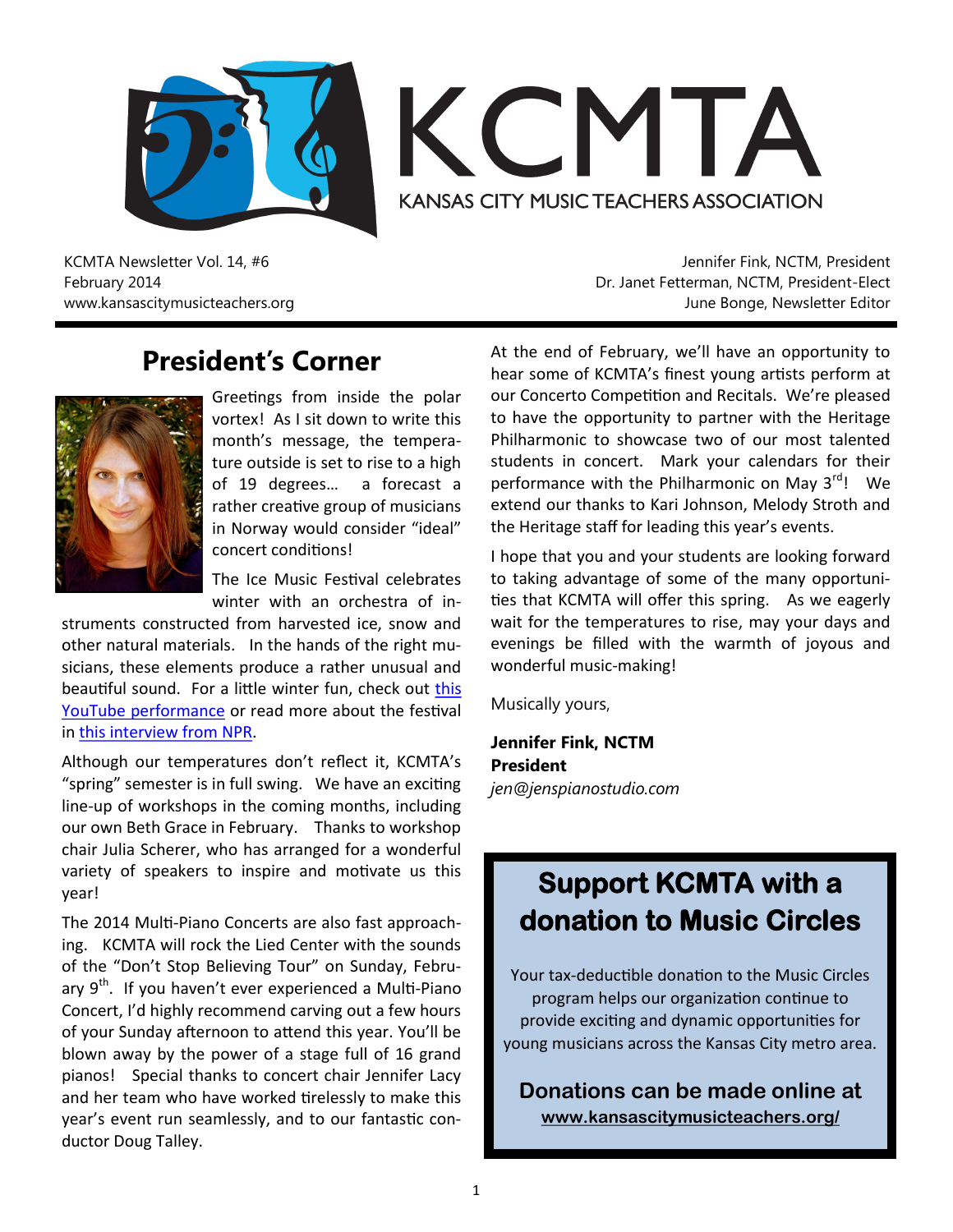# **February Workshop**

Julia Scherer, NCTM, VP of Workshops *sheerjoypiano@gmail.com*

### **Musical Destination, Technical Journey**

*Practical Solutions to Common Technical Problems*



**Elizabeth Mueller Grace, MM, NCTM Certified Instructor of the Taubman Approach Golandsky Institute**

We are all on a fascinating journey as musicians, performing pianists, and teachers. Each of us has a unique road to teaching musical joy and fulfillment. The students that come our way and the music we are asked to perform and teach are the pathway to our personal growth and development.

Elizabeth Grace had the misfortune of developing a careerthreatening injury—followed by the good fortune of finding a solution that has allowed her to play better than before, with much greater ease. She was given the opportunity to start over, to re-examine what she did and why. Having traveled this difficult and painful path, she feels a strong commitment to helping others play the piano with effortless artistry.

A technique is built step by step over a period of time. In order for a student to play musically and with beautiful tone, correct body mechanics must be functioning. Ideally, as we address short-term problems, we are also building longterm solutions. As teachers, we must know each student's destination and how to teach them to use their body in order to make this possible.

Easy short-term fixes as well as long-term strategies for addressing issues including collapsed joints, arpeggios, chords, leaps, octaves, and repeated notes will be presented.

**Elizabeth Mueller Grace, MM, NCTM**, enjoys a multifaceted career as performer, teacher, clinician and adjudicator. She is a member of the performing artist faculty at the Lamont School of Music Summer Academy at the University of Denver.

Ms. Grace regularly performs with Dr. Janet Fetterman in duo-piano and four-hand collaborations.

The recipient of numerous prizes and awards, Ms. Grace served as Keyboardist in the Houston Symphony, Topeka Symphony and as Principal Keyboardist in the Omaha Symphony. For fifteen years, she was a member of the performing artist faculty of Rocky Ridge Music Center in Estes Park, Colorado and served as the Center's Music Director for eight years.

Ms. Grace has taught at Rice University, Houston, Texas and Creighton University in Omaha, Nebraska. She is a Certified Instructor of the Taubman Approach through the Golandsky Institute, Princeton, New Jersey and regularly coaches with Edna Golandsky and John Bloomfield, New York City. Ms. Grace has taught many award-winning precollege students and also has extensive experience teaching the principles of injury prevention and recovery. She attracts students seeking additional training because of injury or technical limitations to her studios in New York City and in the Kansas City area. A nationally certified member of the Music Teachers National Association, Ms. Grace has worked with pianists from the United States, South America and Europe.

Ms. Grace graduated summa cum laude with a Master of Music degree from the Eastman School of Music and holds a Bachelor of Music degree from Nebraska Wesleyan University. She was the first recipient of the Phi Kappa Phi Honor Society Fellowship Award given for advanced musical study.

Ms. Grace resides in the Kansas City area with her husband and has two sons.

### **Workshop Information**

February 4, 2014, 10:00 AM Schmitt Music General Meeting at 9:30 AM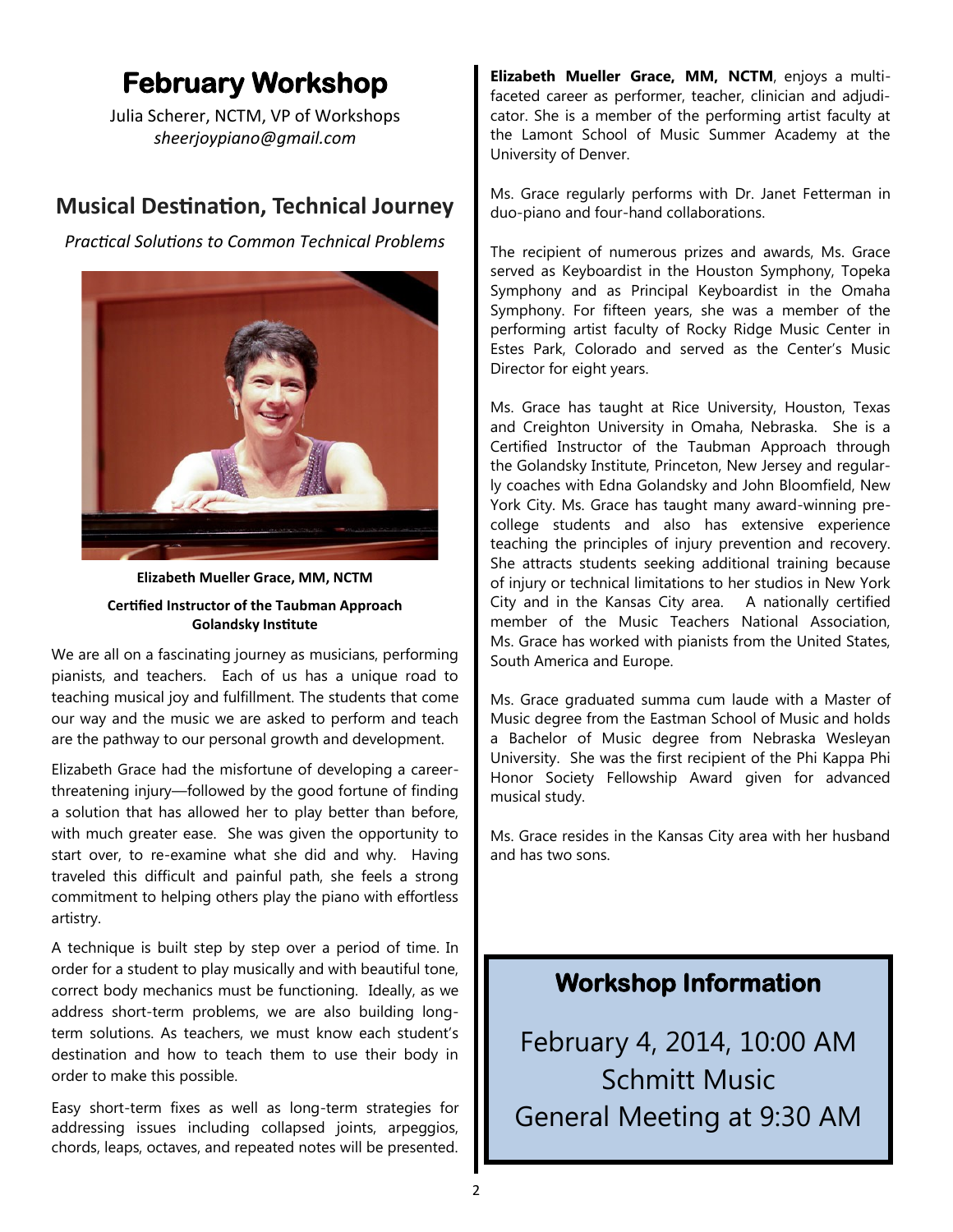### **Master Lessons with Beth Grace**

**Elizabeth Mueller Grace** offers Technique Clinics and Master Classes for students of all ages and levels. In the teacher's private studio or in a group setting, Ms. Grace will explore with the teacher and the student problem-solving strategies for thorny technical hurdles that impair musical performance. These sessions can be presented in conjunction with a Teacher Workshop or as an independent offering.

Master Classes are an interactive experience between private teachers, students and the Master Teacher. The emphasis of the Master Class is to discover avenues for the student to transform the printed score into a convincing musical experience. Special emphasis is placed on the interdependence of technique and interpretation in the learning process.

*"Beth demonstrated concepts from her workshop titled "How Healthy Hands Unlock Musical Potential" to my students. She encouraged them in a friendly way, and she quickly changed their understanding of tone production. My students gained so much in a very short time!"*

*—Sally Buxton, NCTM President, Kansas State Music Teachers Association*

## **Welcome to New Member**

Please add the following information to your yearbook:

### **Alec Tauscher**

*Alec@TauscherMusic.com 913-205-7232 Overland Park, KS Piano*



**Multi-Piano News: The Concerts Are Here KCMTA presents "Don't Stop Believing Tour!" Sunday, February 9th, 2:00 and 4:30 PM The Lied Center, Lawrence, Kansas**

Come enjoy the 2014 Multi-Piano Concerts with over 500 performers, 16 grand pianos, 23 original videos presented on the Lied Center's enormous screen, and 1 extraordinary conductor!! This year we feature a musical tour of rock ballads, cover songs, as well as a variety of musical soul, R&B, Disney and pop repertoire, arranged by the most popular pedagogical writers of the day, narrated with visual media created by the film studies classes at Blue Valley CAPS program (Center for Advanced Professional Studies). Tickets may be purchased for \$5 at the door (cash or check only—credit cards not accepted).

The first Multi-Piano rehearsal on Saturday January 18<sup>th</sup> was quite a success! **Congratulations to our conductor, Doug Talley**, who is such a master at working with the students!

We'd like to express a **special thanks to Schmitt Music** for hosting the rehearsal and providing all of the grand pianos that will be used in this year's concerts! Without their generous support, we would not be able to have this wonderful event. Please take the time to thank the Schmitt Music employees when you see them.

Also, we would like to express our a **big thank you to the fabulous folks at the Lied Center**, for loving this event, making it run smoothly and working diligently behind the curtain.

Please check out the KCMTA [Spreadshirt store,](http://www.mp-kcmta.spreadshirt.com) where you can order 2014 Multi-Piano Concert t-shirts and other merchandise. The merchandise features a design created by CAPS interactive design students and is available in a wide variety of styles and colors. Three dollars from the sale of each item goes to benefit the Multi-Piano program.

### **SEE YOU SUNDAY FEBRUARY 9th!**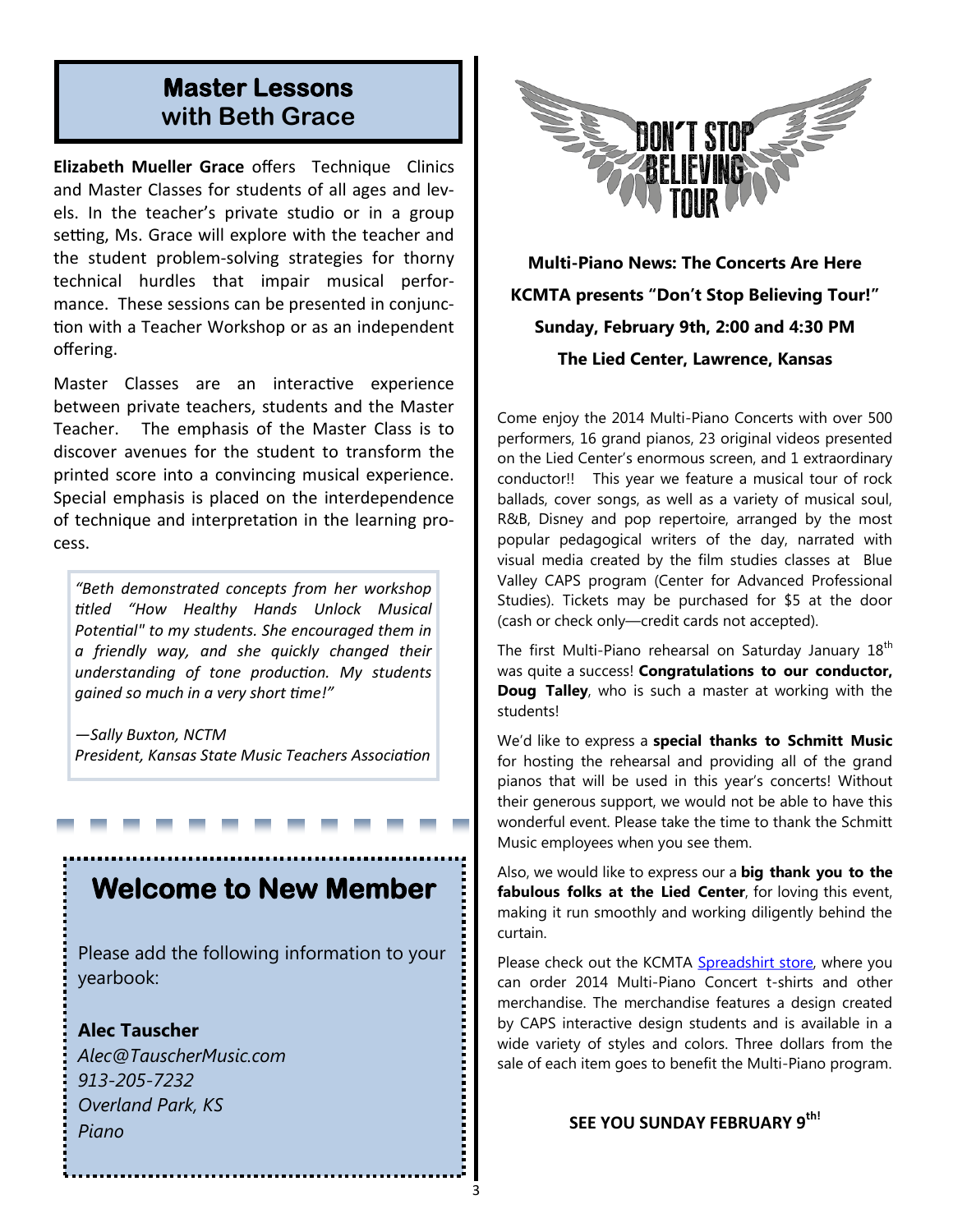# **Newsflash from FALL FESTIVAL**

Kathy Judd & Emily Yeh *Fall Festival Co-Chairs*

Every teacher ever involved with Fall Festival can now view all current and past students' points that accumulate toward plaques. Just email Rick Tauscher at rick@lucasgraphics.com and ask for the website, a login, and the password. He will get back to you with the information.

It is imperative that each teacher access the website because beginning with Fall Festival 2014 you will need to know your (teacher's) ID number and your students' ID numbers. This information will be put on the enrollment form. The data bank of students is incredibly large after so many years. This should help alleviate name misspellings, confusion over transfer students (we need to be notified of this!), and students who return after a "break." Also, plaques can be ordered and delivered much sooner.

If you are a new teacher to this event, a new number will be assigned to you. If you have a new student who has never entered Fall Festival, a new number will be assigned to him.

**Please do this now and not wait** until it is time to put together your enrollment. It is one thing you can do and have ready to go for Fall Festival 2014!

*P.S. Please pick up your plaques at Schmitt Music if you were contacted.*



## **KCMTA Calendar Spring 2014**

#### **February**

|  |  | Workshop & General Meeting @ Schmitt Music |
|--|--|--------------------------------------------|
|  |  |                                            |

- 8 Multi-Piano Rehearsal #2 @ Lied Center
- 9 Multi-Piano Concerts @ Lied Center, 2 p.m. and 4:30 p.m.
- 11 Executive Board Meeting @ Schmitt Music
- 21 DEADLINE for Achievement Auditions Enrollment
- 23 Concerto Competition @ Schmitt Music, 1 p.m. start
- 23 Concerto Recitals @ Schmitt Music, following competition

#### **March**

- 4 Workshop & General Meeting, Board meeting @ 9 a.m. before workshop
- 5 DEADLINE for Music Progressions Enrollment
- 22-26 MTNA National Conference Chicago

### **April**

- 1 Workshop & General Meeting
- 1 DEADLINE Outstanding Teacher Service Award Nominations
- 5-6 Achievement Auditions @ Village Music Academy
- 8 Executive Board Meeting @ Schmitt Music (Budget Meeting)
- 11-13 Music Progressions @ Village Music Academy
- 13 Achievement Auditions Honors Recital @ Schmitt Music, 2 p.m.

### **May**

- 3 Concerto Competition Winner's Recital
- 6 Workshop & General Meeting
- 20 Executive Board Meeting @ Schmitt Music